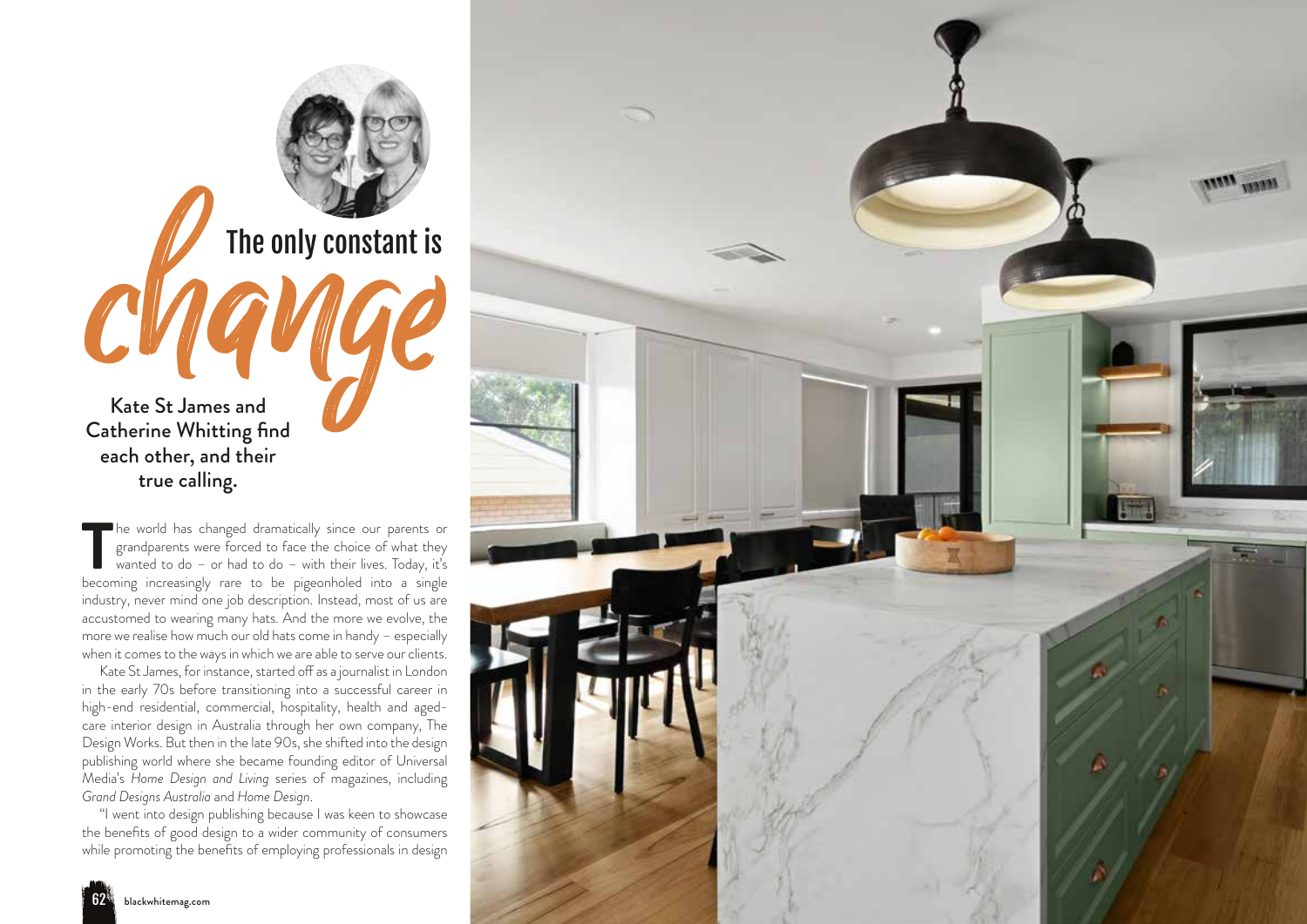

projects," explains Kate. "I was able to continue running my design business but in a reduced capacity. But after 18 years in the publishing world, I planned to semi-retire and move to New South Wales where I would buy, renovate and sell properties with a focus on sustainable design."

To some, switching careers from journalism to interior design may seem like a major shift. But given how important it is to be able to communicate ideas to clients, it's easy to see how having a solid base in writing can go a long way in the design world.

Catherine Whitting's path has also been a winding one. She started as an artist and HSC Visual Arts and Design teacher – though the latter was for much shorter than she anticipated. Three years later, she became pregnant with her oldest son, and though she continued with her art, interior design and decorating, colour consulting and property styling became her primary focus. But in 2003, she retrained and moved to a career in tertiary interior design education with TAFE NSW (Technical and Further Education New South Wales) – which proved to be rather serendipitous.

Catherine first met Kate when she invited her to speak at an industry forum held for TAFE NSW's students to discuss the importance of media and marketing within the industry. Then, in 2016, Kate was invited to exhibit at the Sustainable Rooms by Design at the Sydney Home Show. When she was asked if she knew of someone else who would be interested in exhibiting, she immediately thought of Catherine.

"During the three days that we exhibited at the show, we realised we had so much in common – not just as passionate designers, but also as design educators," says Kate. "The ideas were flowing and for several months we met after work in the cocktail bar of a hotel next to my office to discuss our ideas and interests. These meetings culminated in the formation of St James Whitting, with our first project being a full house renovation for clients we met at the Sydney Home Show, and we've never looked back."

But Kate and Catherine's evolution didn't stop when the duo joined forces. Through St James Whitting, they've continued to evolve the way they work and what they are able to offer their clients. Their interior consultations for individuals and companies that want to include eco-friendly, sustainable design practices and products into their projects are now complemented by additional specialised services like business branding – which is only possible because of the unique journeys that brought them to where they are today.

Change has been a resonating theme in their work, too. "Interior design for me is all about change," says Catherine. "We are change agents, and designers create positive and healthy changes in people's lives. Physiological and environmental change is the most important part of interior design, whether it be in a residential, commercial or institutional interior. When a design provides an environmentally healthy and physiologically uplifting transformation on people and communities, that is great design.'

opposite and above left: Kate and Catherine say that kitchen and bathroom design has evolved as core projects of St James Whitting due to their relationships with their residential clients. "Kitchens are the heart of a home and usually the starting reason for a renovation. Catherine also worked alongside her father for many years as Century 21 Australia's preferred home styling and renovation team and has developed many relationships in construction and renovation. These trade teams continue to implement St James Whitting kitchen and bathroom designs in their Sydney based projects," explains Kate. Walls in SJW Blot, ceiling in Resene Alabaster and kitchen joinery in Resene Peace. Build and painting by G&C Builders. Images by Liz Kalaf, www.lizkalafphotography.com.au. Resene Peace

above right: The subtle differences between the two white paint colours used in the living room provide depth while allowing the eyes visual space to rest. Walls in SJW Blot and ceiling and crown moulding in Resene Alabaster. Image by Liz Kalaf.

In 2018, Kate and Catherine were inspired to add another feather to their caps: curating their own colour collection. The pair wanted to create a palette that was born of their passion for art, nature and the environment, full of bold and brave hues; and given that each of them had been using Resene for more than 20 years, the company was a natural fit to collaborate with on their new project.

"We started St James Whitting based on our enjoyment of working together and our love of colour, art and designing for